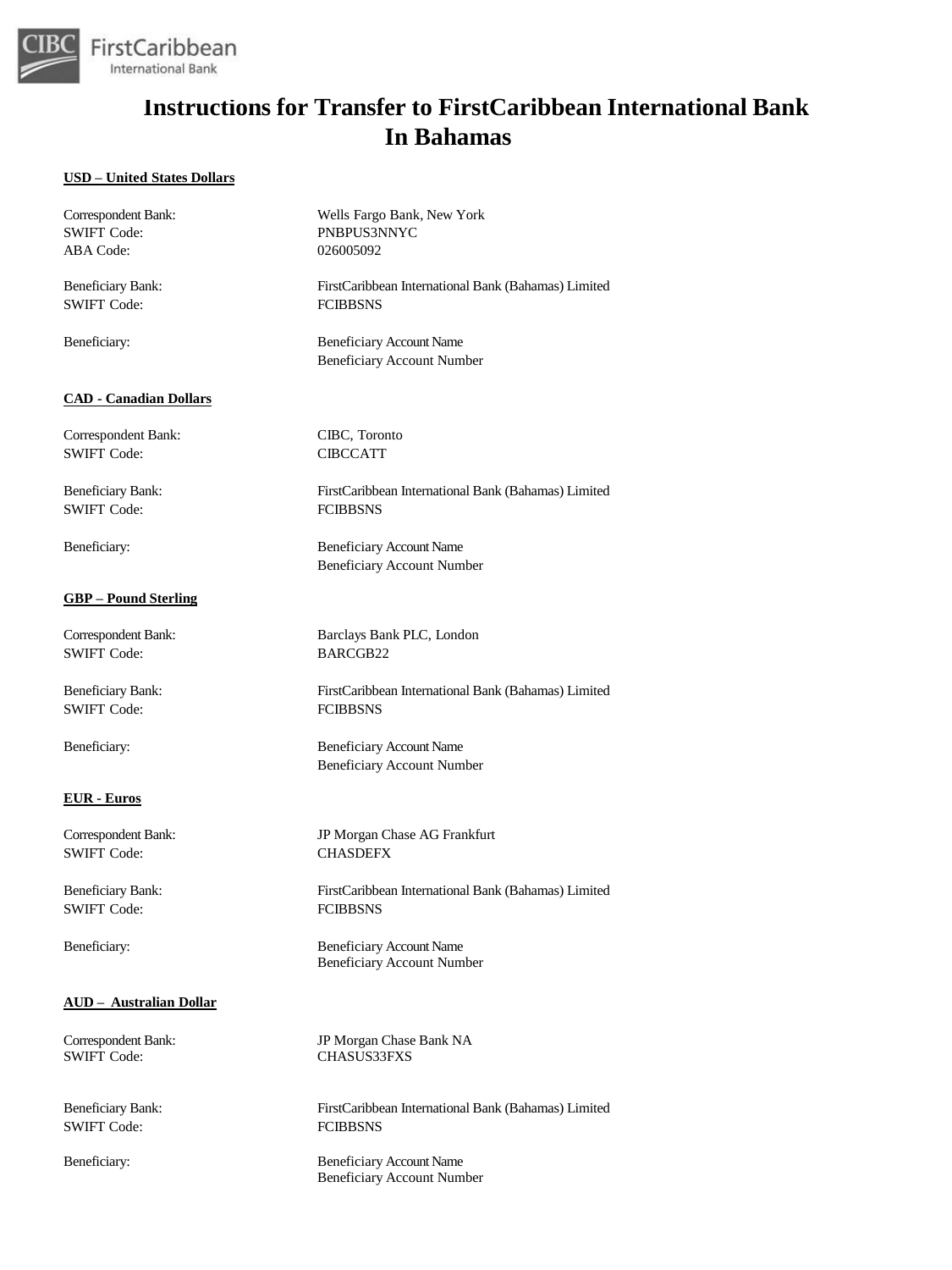#### **CHF - Swiss Franc**

| Correspondent Bank:      | JP Morgan Chase AG Frankfurt                                         |
|--------------------------|----------------------------------------------------------------------|
| <b>SWIFT Code:</b>       | <b>CHASDEFX</b>                                                      |
| <b>Beneficiary Bank:</b> | FirstCaribbean International Bank (Bahamas) Limited                  |
| <b>SWIFT Code:</b>       | <b>FCIBBSNS</b>                                                      |
| Beneficiary:             | <b>Beneficiary Account Name</b><br><b>Beneficiary Account Number</b> |
| DKK – Danish Kroner      |                                                                      |
| Correspondent Bank:      | JP Morgan Chase Bank NA                                              |
| <b>SWIFT Code:</b>       | <b>CHASUS33FXS</b>                                                   |
| <b>Beneficiary Bank:</b> | FirstCaribbean International Bank (Bahamas) Limited                  |
| <b>SWIFT Code:</b>       | <b>FCIBBSNS</b>                                                      |
| Beneficiary:             | <b>Beneficiary Account Name</b><br><b>Beneficiary Account Number</b> |

#### **HKD – Hong Kong Dollar**

| JP Morgan Chase Bank NA                             |
|-----------------------------------------------------|
| <b>CHASUS33FXS</b>                                  |
| FirstCaribbean International Bank (Bahamas) Limited |
| <b>FCIBBSNS</b>                                     |
| <b>Beneficiary Account Name</b>                     |
| <b>Beneficiary Account Number</b>                   |
|                                                     |

#### **INR – Indian Rupee**

Correspondent Bank: JP Morgan Chase Bank NA

Beneficiary Bank: FirstCaribbean International Bank (Bahamas) Limited SWIFT Code: FCIBBSNS

Beneficiary: Beneficiary Account Name Beneficiary Account Number

CHASUS33FXS

#### **JPY - JAPANESE YEN**

SWIFT Code: FCIBBSNS

Correspondent Bank: JP Morgan Chase Bank NA CHASUS33FXS

Beneficiary Bank: FirstCaribbean International Bank (Bahamas) Limited

Beneficiary: Beneficiary Account Name Beneficiary Account Number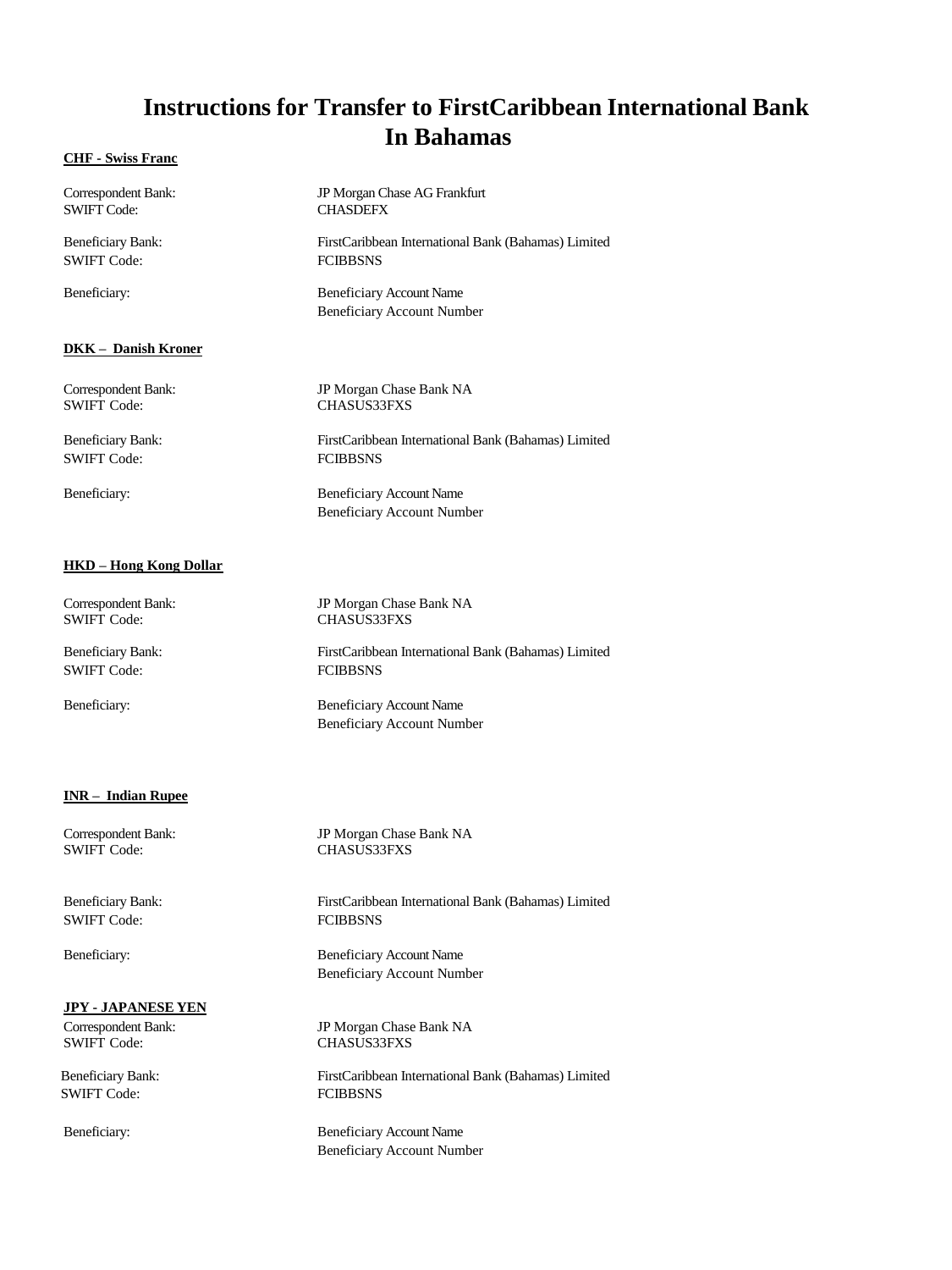### **NOK – Norwegian Krone**

| Correspondent Bank:           | JP Morgan Chase Bank NA                                              |
|-------------------------------|----------------------------------------------------------------------|
| <b>SWIFT Code:</b>            | <b>CHASUS33FXS</b>                                                   |
| <b>Beneficiary Bank:</b>      | FirstCaribbean International Bank (Bahamas) Limited                  |
| <b>SWIFT Code</b>             | <b>FCIBBSNS</b>                                                      |
| Beneficiary:                  | <b>Beneficiary Account Name</b><br><b>Beneficiary Account Number</b> |
| NZD – New Zealand Dollar      |                                                                      |
| Correspondent Bank:           | JP Morgan Chase Bank NA                                              |
| <b>SWIFT Code:</b>            | <b>CHASUS33FXS</b>                                                   |
| <b>Beneficiary Bank:</b>      | FirstCaribbean International Bank (Bahamas) Limited                  |
| <b>SWIFT Code:</b>            | <b>FCIBBSNS</b>                                                      |
| Beneficiary:                  | <b>Beneficiary Account Name</b><br><b>Beneficiary Account Number</b> |
| <u> SEK – Swedish Krona</u>   |                                                                      |
| Correspondent Bank:           | JP Morgan Chase Bank NA                                              |
| <b>SWIFT Code:</b>            | <b>CHASUS33FXS</b>                                                   |
| Beneficiary Bank:             | FirstCaribbean International Bank (Bahamas) Limited                  |
| <b>SWIFT Code:</b>            | <b>FCIBBSNS</b>                                                      |
| Beneficiary:                  | <b>Beneficiary Account Name</b><br><b>Beneficiary Account Number</b> |
| <b>SGD</b> - Singapore Dollar |                                                                      |
| Correspondent Bank:           | JP Morgan Chase Bank NA                                              |
| <b>SWIFT Code:</b>            | <b>CHASUS33FXS</b>                                                   |
| <b>Beneficiary Bank:</b>      | FirstCaribbean International Bank (Bahamas) Limited                  |
| <b>SWIFT Code:</b>            | <b>FCIBBSNS</b>                                                      |
| Beneficiary:                  | <b>Beneficiary Account Name</b><br><b>Beneficiary Account Number</b> |
| ZAR - South African Rand      |                                                                      |
| Correspondent Bank:           | JP Morgan Chase Bank NA                                              |
| <b>SWIFT Code:</b>            | <b>CHASUS33FXS</b>                                                   |
| <b>Beneficiary Bank:</b>      | FirstCaribbean International Bank (Bahamas) Limited                  |
| <b>SWIFT Code:</b>            | <b>FCIBBSNS</b>                                                      |
| Beneficiary:                  | <b>Beneficiary Account Name</b>                                      |

Beneficiary Account Number